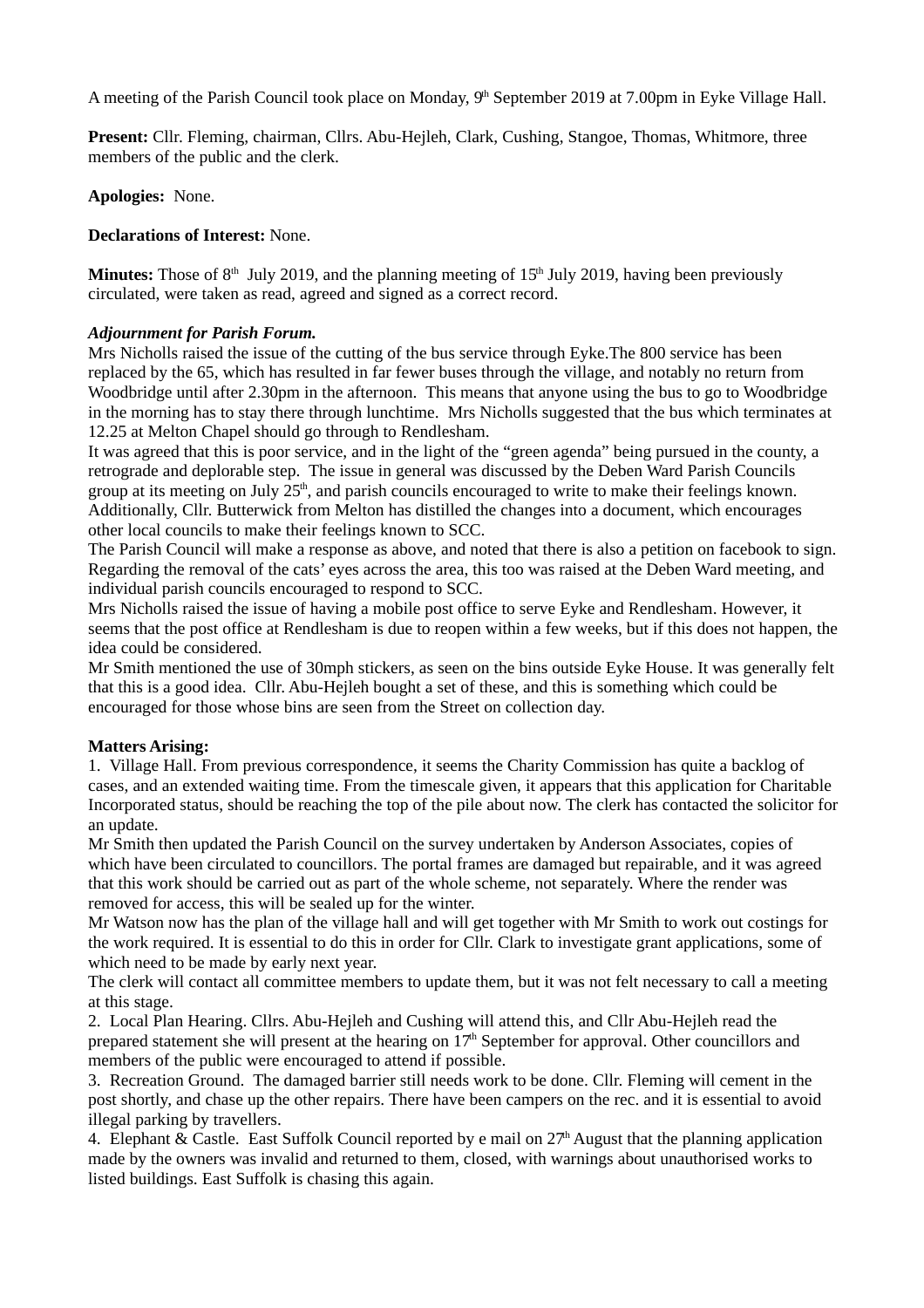# **Reports:**

1. Cllr. Reid, SCC. No report.

2. Cllr. James Mallinder, East Suffolk. This report had been circulated and was taken as read.

3. Deben Wards Joint Meeting: 25.7.19. This was attended by Cllrs. Cushing and Stangoe, and the clerk. Issues were discussed as previously noted, particularly regarding the reduced bus service and the removal of cats eyes.

There was agreement that the planning service at East Suffolk has weaknesses, particularly in the area of enforcement. Cllr. Mallinder would take this matter up.

There was discussion about SCC promoting self help with village tasks, and the inappropriate content of the course run by SCC. Parish Councils were encouraged to write to ask for more support if these tasks, such as sign cleaning and foliage clearing are to be undertaken. Cllr. Cushing had objected to this, feeling that for the present this is still the responsibility of the County Council. *(Eyke Parish Council supported this view.)* The next meeting is on  $24<sup>th</sup>$  October at Alderton.

4. Visit of Steve Gallant, Leader of East Suffolk Council, on 22<sup>nd</sup> August 2019. Cllrs. Abu-Hejleh and Cushing and the clerk attended this, along with Cllr. Mallinder. The onsite meeting was to allow Cllr. Gallant to see the various parishes in the area and to get a feel for the important issues and how the parishes relate one to another. He was able to appreciate first hand the traffic problems, and had his own suggestion for traffic calming which he had first hand experience of in Lincolnshire. This consisted of buying a couple of old vehicles, taxing and insuring them, painting them pink and parking them at points along the road. This was regarded as food for thought! This was an enjoyable and successful meeting, and thanks were due to Cllr. Mallinder for arranging it.

## **Other matters:**

1. VE Day Celebrations. Cllr. Clark has already made enquiries and has found a hip-hop group who are available to entertain with forties style music and dancing. This could be an evening event, perhaps preceded by an afternoon tea for those who would not want to be out later. Help will be needed to arrange this. The clerk suggested the Millennium Group might be willing to help and would send an e mail around to them. 2. Hedge cutting at the car park. The clerk will contact Mr Hassan, who usually does this in the October half term. Cllr. Fleming will take away the cuttings.

3. Recent planning applications. It was noted that planning application DC/19/2473/OUT has been refused, but there will be an appeal.

Planning Applications DC/19/22852/FUL and DC/19/2859/FUL. Because of the shortage of time to arrange meetings during the holiday period, councillors responded by e mail. They supported both applications. 4. Campsea Ashe Parish Council. The new clerk is Klaus Fortmann, following the sudden death of the previous incumbent. He is keen to build a relationship with other clerks and councils in the area to discuss matters of mutual interest. He has recently attended a meeting concerning Sizewell C Stage 4 consultation and is concerned that little thought has been given to the implications for the use of Bentwaters. He urged that any response should include the need for mitigating conditions. The Parish Council agreed that the first step required is to install the traffic counter at the Base which was a condition of planning development several years ago, and has never been carried out. It was agreed to put this to East Suffolk Council Planning Department in the strongest possible terms, asking when this will be enforced and insisting on a reply.

### **Finance:**

1. Cheques were agreed: Business Services at CAS Ltd (Annual Insurance): £384.16; A Comber (Website services): £39.10; Anderson Associates (Village Hall Survey); £550; East Suffolk Council (Election costs); £76.16; Mrs Pooley (Quarterly salary, Jun-Sept); £432.36; HMRC (Second quarter); £108.00. *Cllr. Mallinder arrived at this point.*

2. Account balances: (August 2<sup>nd</sup>) Current account: £14,449.06; Business Savings: £8570.74; Business Premium Account: £118.41

The clerk was confirmed as the Responsible Financial Officer.

4. Insurance: The cover for the forthcoming year was considered adequate, except that the deer fencing has not been added to the policy. The clerk will check on whether vandalism is included, and add fencing to the policy if so. There is nothing else to add to the asset register.